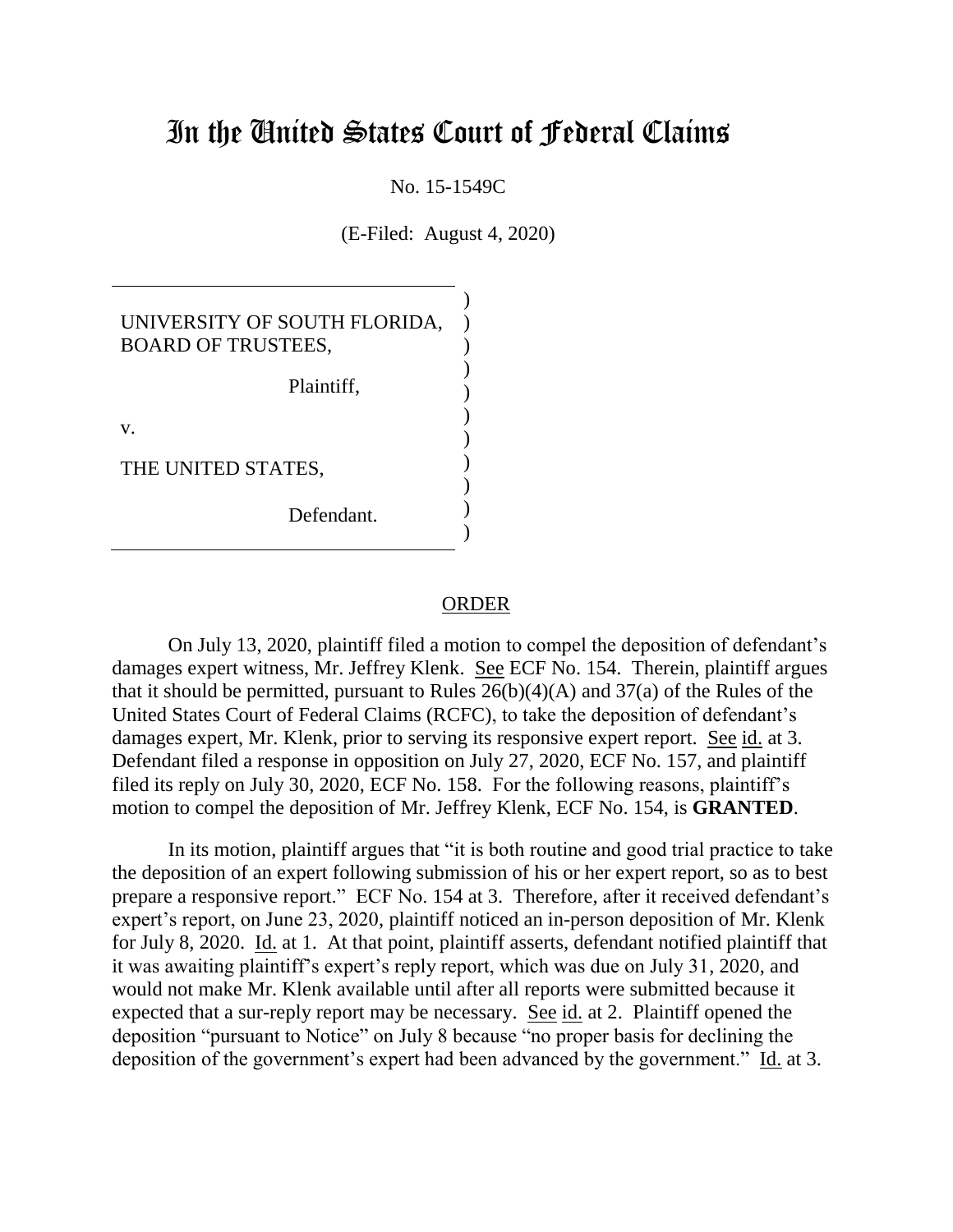Plaintiff argues that, pursuant to RCFC  $26(b)(4)(A)$  and RCFC  $30(a)$ , "there is no basis for deferring or delaying the deposition of [Mr.] Klenk" because Mr. Klenk will not be providing any further reports under the current discovery schedule, and "following submission of the expert report, and absent concerns of undue burden 'a party may, by oral questions, depose any person' including the expert." Id. at 3-6 (quoting RCFC  $30(a)(1)$ ). Further, plaintiff argues, defendant's attempt to delay the deposition on the basis that Mr. Klenk may need to provide a sur-reply report is unavailing because no such report is provided for in the current schedule and defendant has not made any motion to that end. Id. at 4.

Defendant responds that it has "agreed to produce Mr. Klenk for deposition during the expert discovery period" and, therefore, plaintiff's motion is moot. ECF No. 157 at 3, 10. Defendant alleges that, contrary to plaintiff's assertions, it "repeatedly informed [plaintiff] that neither it nor Mr. Klenk was available on July 8," but offered to provide his availability later in the expert discovery period. Id. at 7-8. Further, defendant asserts, it "raised the 'distinct likelihood' that Mr. Klenk would need to submit a sur-reply" given defendant's position that plaintiff's expert report is "riddled with legal and factual deficiencies." Id. at 6-8. Defendant therefore proposed that Mr. Klenk be deposed by video deposition on July 30 and the reply report deadline be moved to August 31, "provided that [plaintiff] would not seek to depose Mr. Klenk again if the Court allowed the sur-reply." Id. at 9 (emphasis in original). Defendant alleges that plaintiff "rejected the Government's proposed compromise . . . . [and] flatly refused to consider a video deposition." Id.

Defendant argues that plaintiff's position is "untenable," while its position is "consistent with the court's prior ruling with respect to Dr. Hyman." Id. at 9, 11 (citing ECF No. 150, the court's order regarding the deposition of defendant's technical expert). To depose Mr. Klenk prior to all expert reports being submitted, defendant asserts, is a significant burden and expense in contravention of RCFC 1. Id. at 14. "Requiring the Government to prepare its witness for deposition while simultaneously preparing expert reports is disruptive, wasteful, and not contemplated by the schedule." Id. at 12. Defendant adds that plaintiff's purported "good litigation practice" of deposing an expert before preparing a reply report, is not a "routine practice" and none of plaintiff's "cited law [] support[s] its theory." Id. at 12-13.

Plaintiff replies that "once an expert has submitted an expert report, and has no other reports scheduled or contemplated, the party receiving that expert report may take that expert's deposition" pursuant to RCFC  $26(b)(4)(A)$ . ECF No. 158 at 1. Given that there is no sur-reply report provided for on the schedule in this case, plaintiff argues that "expert reports to come, that are not provided for, cannot serve as a basis for failing to respond to a properly noticed deposition."  $\underline{Id}$  at 2. Plaintiff further asserts that it is entitled to know why Mr. Klenk "chose NOT to respond to [plaintiff's expert's] selected